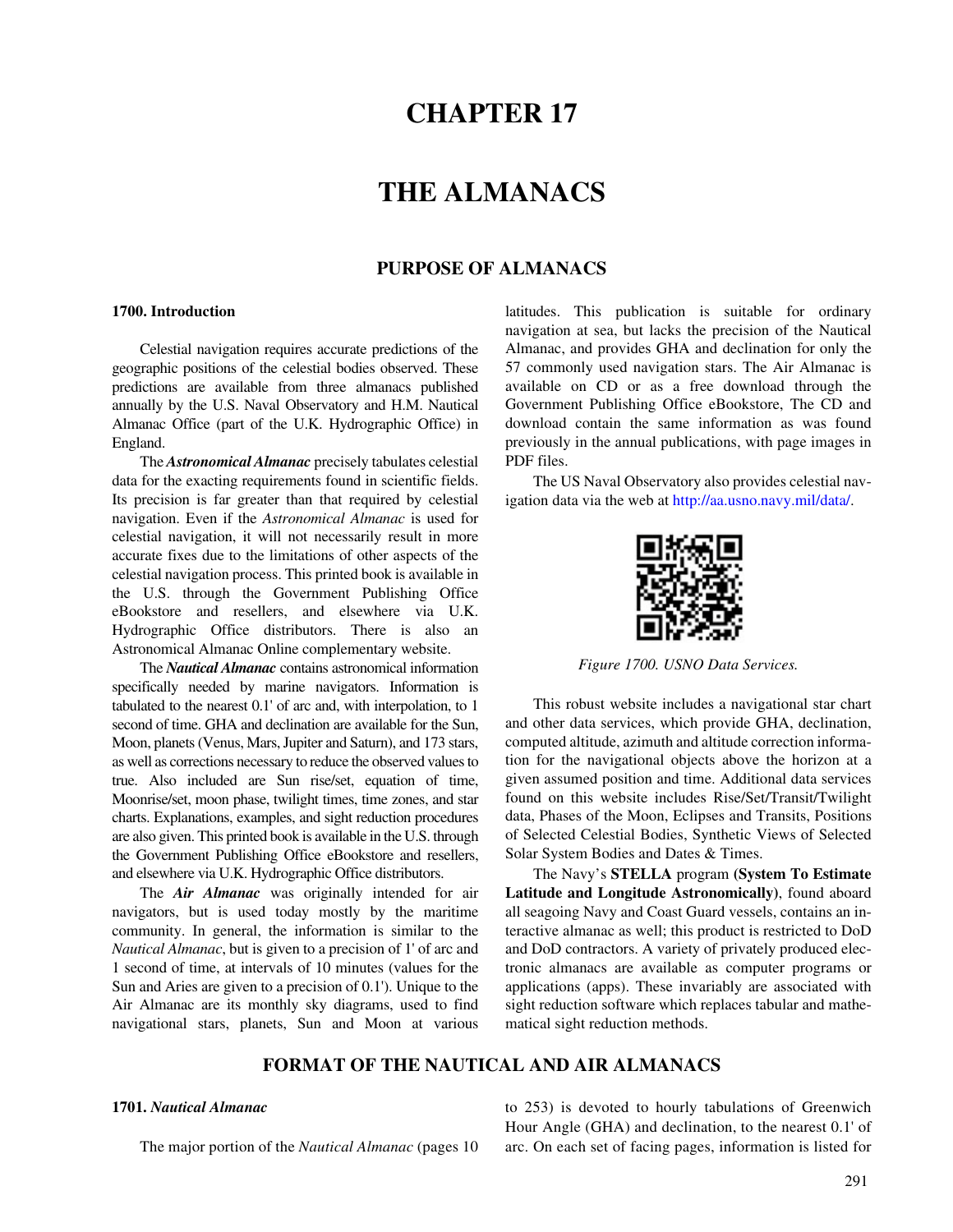three consecutive days. On the left-hand page, successive columns list GHA of Aries ( $\varphi$ ), and both GHA and declination of Venus, Mars, Jupiter, and Saturn, followed by the Sidereal Hour Angle (SHA) and declination of 57 stars. The GHA and declination of the Sun and Moon, and the horizontal parallax of the Moon, are listed on the righthand page. Where applicable, the quantities  $\nu$  and d are given to assist in interpolation. The quantity  $\nu$  is the difference between the actual change of GHA in 1 hour and a constant value used in the interpolation tables, while d is the change in declination in 1 hour. Both *v* and *d* are listed to the nearest 0.1'.

On the left hand pages, the magnitude of each planet at Universal Time (UT) 1200 of the middle day of the three listed on a given page is found at the top of the column. The UT of transit across the Greenwich meridian is listed as "Mer. Pass.". The value for the first point of Aries for the middle of the three days is listed to the nearest 0.1' at the bottom of the Aries column. The time of transit of the planets for the middle day is given to the nearest whole minute, with SHA (at UT 0000 of the middle day) to the nearest 0.1', below the list of stars.

On the right hand pages, to the right of the Moon data is listed the Local Mean Time (LMT) of sunrise, sunset, and beginning and ending of nautical and civil twilight for latitudes from 72°N to 60°S. These times, which are given to the nearest minute, are UT of the phenomena on the Greenwich meridian. They are given for every day for moonrise and moonset, but only for the middle day of the three on each page for solar phenomena. For the Sun and Moon, the time of transit to the nearest whole minute is given for each day. For the Moon, both upper and lower transits are given. Also listed, are the equation of time for  $0^h$  and  $12^h$  UT, without sign, to the nearest whole second, with negative values shaded. The age and phase of the Moon is listed; age is given to the nearest whole day and phase is given by symbol. The semidiameters of both the Sun and Moon are also listed.

The main tabulation is preceded by a list of religious and civil holidays, phases of the Moon, a calendar, information on eclipses occurring during the year, and notes and a diagram giving information on the planets.

The main tabulation is followed by explanations and examples (pages 254 to 261). Next are four pages of standard times (zone descriptions). Star charts are next (pages 266- 267), followed by a list of 173 stars in order of increasing SHA. This list includes the 57 stars given on the daily pages, identified by a number in the "Name and Number" field. It gives the SHA and declination each month, and the magnitude.

Stars are listed by Bayer's name, a designation that originated from Johann Bayer, a German uranographer (celestial cartographer), who in 1603 published an atlas that named the entire celestial sphere. The Bayer's name is used to identify these stars and also the popular name is listed where applicable. The brightest stars have been given a designation consisting of a Greek letter followed by the possessive form of the name of the constellation to which they belong.

Following the star list are the Polaris tables (pages 274- 276). These tables give the azimuth and the corrections to be applied to the observed Polaris altitude to find one's latitude.

Following the Polaris table is the "Sight Reduction Procedures" section, divided into two subsections. The first, "Methods and Formula for Direct Computation" (pages 277 to 283) gives formulas and examples for the entry of almanac data, the calculations that reduce a sight, and a method of solution for position, all for use with a calculator or computer. The second, "Use of Concise Sight Reduction Tables" (pages 284 to 319), gives instructions and examples of how to use the provided concise sight reduction tables and a sight reduction form. Tabular precision of the concise tables is one minute of arc.

The next pages (pp. 320-325) contain data on polar phenomena. Examples and graphs are given to estimate times of sunrise, sunset, civil twilight, moonrise, and moonset at extreme northern latitudes for each month of the year.

Next is a table for converting arc to time units (page i). This is followed by a 30-page table (pages ii - xxxi) called "Increments and Corrections," used for interpolation of the hourly GHA and declination to get to the nearest second of the sextant observation. This table is printed on tinted paper for quick location. Then come tables for interpolating for times of rise, set, and twilight (page xxxii); followed by two indices of the 57 stars listed on the daily pages, one index in alphabetical order, and the other in order of decreasing SHA (page xxxiii).

Altitude corrections are given at the front and back of the almanac. Tables for the Sun, stars, and planets, and a dip table, are given on the inside front cover and facing page, with an additional correction for nonstandard temperature and atmospheric pressure on the following page. Tables for the Moon, and an abbreviated dip table, are given on the inside back cover and facing page. Corrections for the Sun, stars, and planets for altitudes greater than 10°, and the dip table, are repeated on one side of a loose bookmark. The star indices are repeated on the other side.

#### **1702.** *Air Almanac*

The Air Almanac used to be a printed publication, but this was discontinued after the 2007 edition. Since then it has been available as a CD-ROM, and recently as a free download from the US Naval Observatory website: http://aa.usno.navy.mil/publications and the Government Publishing Office website. The electronic version contains the same information as was previously found in the printed version, but with PDFs of the page images. Navigation through the e-book is done via a web interface and two options are given. The default option is a "logical" layout and a second is a "book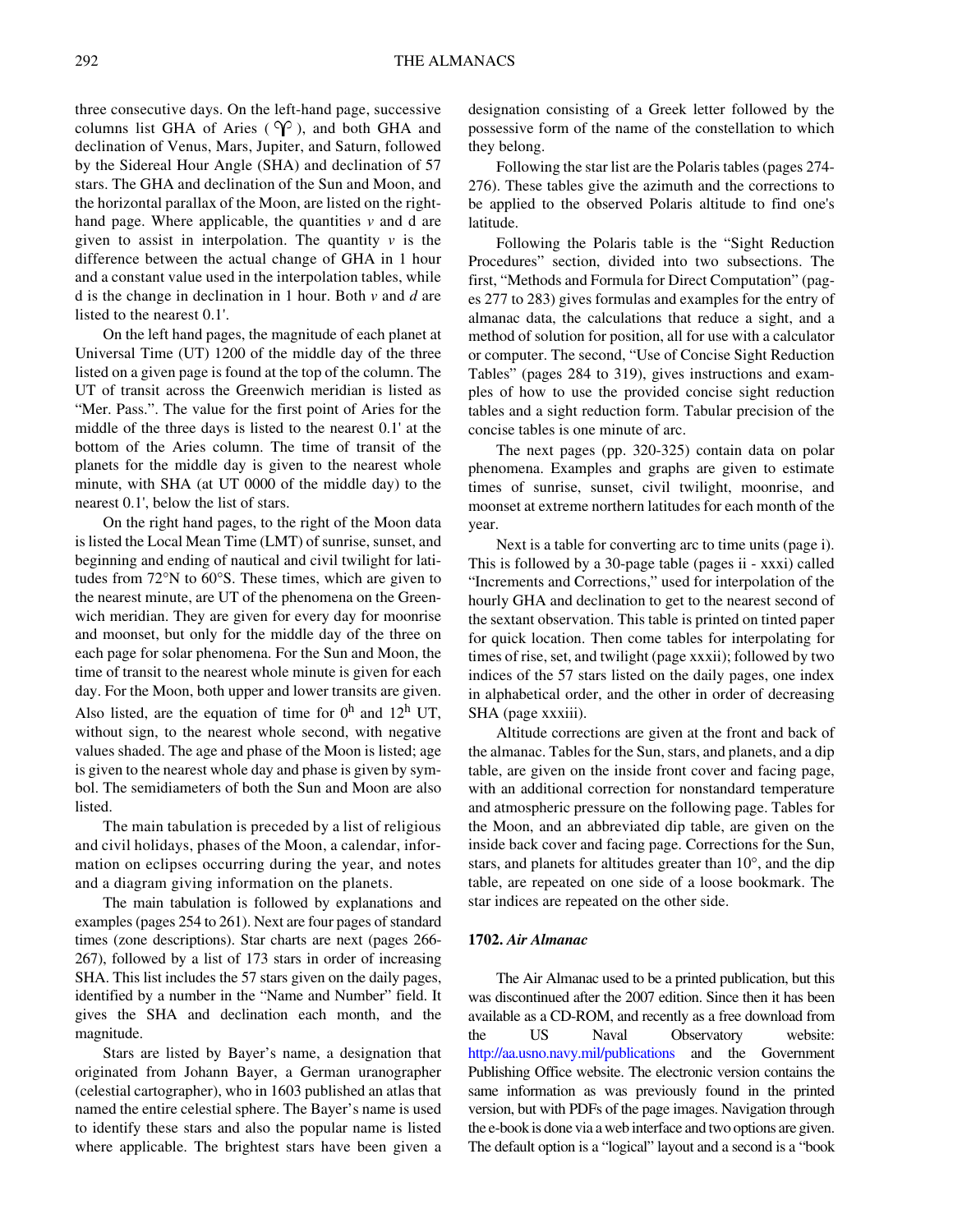layout", which maintains the same page order as the printed book. The description below follows the book layout.

As in the Nautical Almanac, the major portion of the Air Almanac is devoted to a tabulation of GHA and declination. However, in the Air Almanac values are listed at intervals of 10 minutes, to a precision of 0.1' for the Sun and Aries, and to a precision of 1' for the Moon and the planets. Values are given for the Sun, first point of Aries (GHA only), the three navigational planets most favorably located for observation, and the Moon. The magnitude of each planet listed is given at the top of its column, and the percentage of the Moon's disc illuminated, waxing (+) or waning(-), is given at the bottom of each page. The magnitude of each planet listed is given at the top of its column. Values for the first 12 hours of the day are given on the right-hand page, and those for the second half of the day on the left-hand page. Each daily page includes the UT of moonrise and moonset on the Greenwich meridian for latitudes from 72° N to 60° S; a "half-day" difference column provides data to find the time of moonrise and moonset at any longitude. In addition, each page has a critical table of the Moon's parallax in altitude, and below this the semidiameter of the Sun and Moon, and the percentage of the Moon's disc illuminated and whether it is waxing (+) or waning (-).

Critical tables for interpolation for GHA are given on

the inside front cover, which also has an alphabetical listing of the 57 navigational stars, with the number, magnitude, yearly mean SHA, and yearly mean declination of each. The same interpolation table and star list are printed on a flap which follows the daily pages. This flap also contains a star chart, a star list with the same data as the other, but in increasing navigational number order, and a table for interpolation of the UT of moonrise and moonset for longitude.

Following the flap are instructions for the use of the almanac; a list of symbols and abbreviations in English, French, and Spanish; a list of time differences between Greenwich and other places; monthly sky diagrams by latitude and time of day; planet location diagrams; star recognition diagrams for periscopic sextants; sunrise, sunset, and civil twilight tables; rising, setting, and depression graphs; semiduration graphs of Sunlight, twilight, and Moonlight in high latitudes; a single Polaris correction table; a list of 173 stars by number and Bayer designation (also popular name where there is one), giving the SHA and declination each month (to a precision of 0.1'), and the magnitude; tables for interpolation of GHA Sun and GHA  $\varphi$ ; a table for converting arc to time; a refraction correction table; a Coriolis correction table; and on the inside back cover, an aircraft standard dome refraction table; a correction table for dip of the horizon.

## **USING THE ALMANACS**

### **1703. Entering Arguments**

The time used as an entering argument in the almanacs is UT, (formerly referred to as GMT), which is equivalent to  $12<sup>h</sup>$  + GHA of the mean Sun. This scale may differ from the broadcast time signals by an amount of 0.9<sup>s</sup> which, if ignored, will introduce an error of up to 0.2' in longitude determined from astronomical observations. The difference arises because the time argument depends on the variable rate of rotation of the Earth while the broadcast time signals are now based on atomic time. Leap seconds, that is step adjustments of exactly one second are made to the time signals as required (primarily at 24h on December 31 and June 30) so that the difference between the time signals and

UT, as used in the almanacs, may not exceed 0.9<sup>s</sup>. If observations to a precision of better than 1<sup>s</sup> are required, corrections must be obtained from coding in the signal, or from other sources. The correction may be applied to each of the times of observation. Alternatively, the longitude, when determined from observations, may be corrected by the corresponding amount shown in Table 1703.

The main contents of the almanacs consist of data from which the GHA and the declination of all the bodies used for navigation can be obtained for any instant of UT. The

| Correction to time                         | Correction to   |
|--------------------------------------------|-----------------|
| signals                                    | longitude       |
| $-0.9s$ to $-0.7s$                         | $0.2'$ to east  |
| $-0.6s$ to $-0.3s$                         | $0.1$ to east   |
| $-0.2$ <sup>s</sup> to $+0.2$ <sup>s</sup> | no correction   |
| $+0.3$ to $+0.6$ <sup>s</sup>              | $0.1$ ' to west |
| $+0.7$ to $+0.9$ s                         | $0.2'$ to west  |

*Table 1703. Corrections to time.*

LHA can then be obtained with the formula:

 $LHA = GHA + east longitude$  $LHA = GHA$  - west longitude

For the Sun, Moon, and the four navigational planets, the GHA and declination are tabulated directly in the *Nautical Almanac* for each hour of UT throughout the year; in the *Air Almanac*, the values are tabulated for each whole 10 m of UT. For the stars, the SHA is given, and the GHA is obtained from:

$$
GHA Star = GHA \, \, \hat{P} + SHA Star.
$$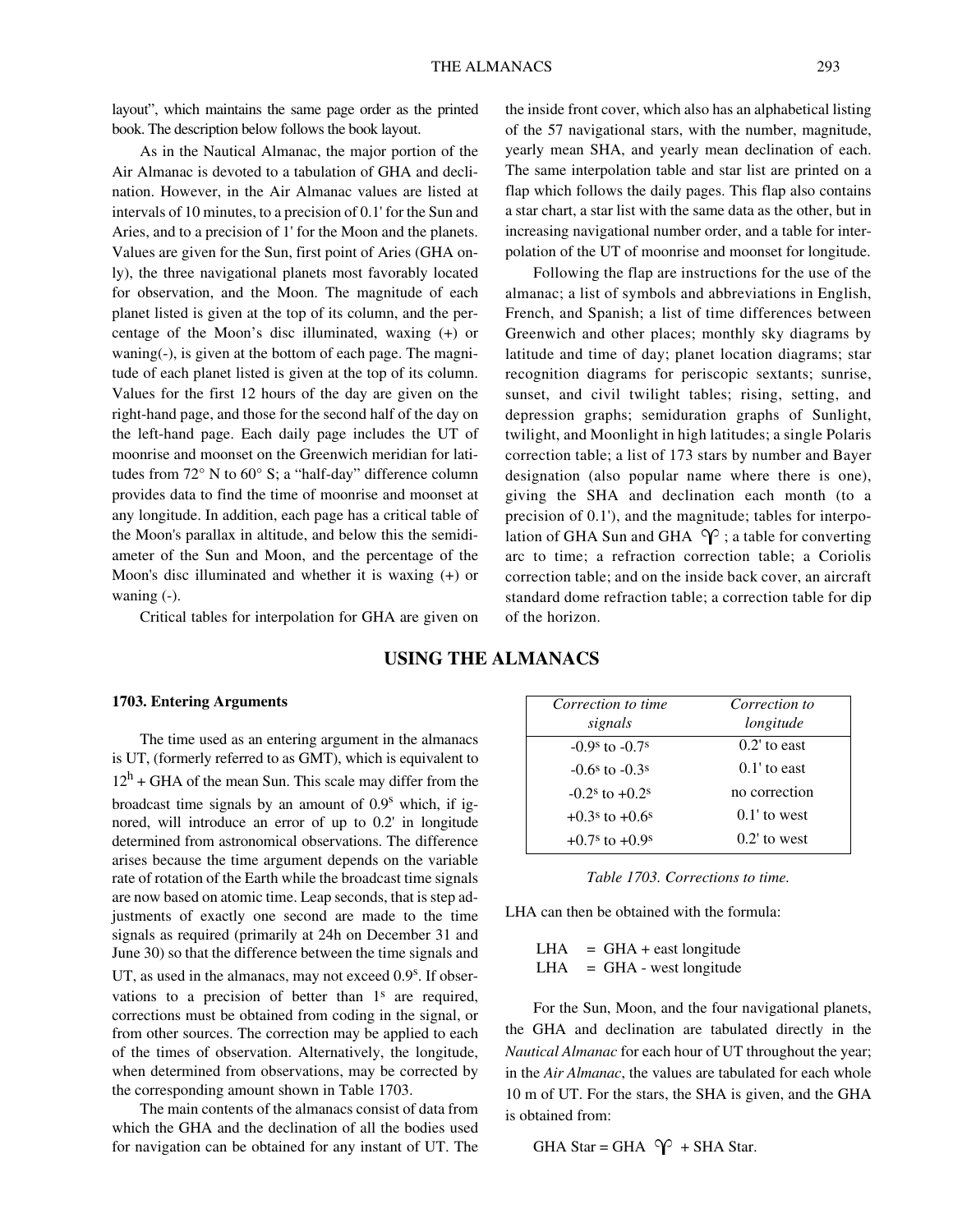The SHA and declination of the stars change slowly and may be regarded as constant over periods of several days or even months if lesser accuracy is required. The SHA and declination of stars tabulated in the *Air Almanac* may be considered constant to a precision of 1.5' to 2' for the period covered by each of the volumes providing the data for a whole year, with most data being closer to the smaller value. GHA  $\varphi$ , or the GHA of the first point of Aries (the vernal equinox), is tabulated for each hour in the *Nautical Almanac* and for each whole 10m in the *Air Almanac*. Permanent tables list the appropriate increments to the tabulated values of GHA and declination for the minutes and seconds of time.

In the *Nautical Almanac*, the permanent table for increments also includes corrections for  $v$ , the difference between the actual change of GHA in one hour and a constant value used in the interpolation tables; and *d*, the average hourly change in declination.

In the *Nautical Almanac*, *v* is always positive unless a negative sign (-) is shown. This occurs only in the case of Venus. For the Sun, the tabulated values of GHA have been adjusted to reduce to a minimum the error caused by treating *v* as negligible; there is no *v* tabulated for the Sun.

No sign is given for tabulated values of *d*; whether to add or subtract a correction to the declination must be done via inspection of the increasing or decreasing trend of the declination values.

In the *Air Almanac*, the tabulated declination values, except for the Sun, are those for the middle of the interval between the time indicated and the next following time for which a value is given, making interpolation unnecessary. Thus, it is always important to take out the GHA and declination for the time immediately before the time of observation.

In the *Air Almanac*, GHA  $\varphi$  and the GHA and declination of the Sun are tabulated to a precision of 0.1'. If these values are extracted with the tabular precision, the "Interpolation of GHA" table on the inside front cover (and flap) should not be used; use the "Interpolation of GHA Sun" and "Interpolation of GHA Aries' tables, as appropriate. These tables are found on pages A164 and A165.

#### **1704. Finding GHA and Declination of the Sun**

*Nautical Almanac*: Enter the daily page table with the whole hour before the given GMT, unless the exact time is a whole hour, and take out the tabulated GHA and declination. Inspect the trend in the following declination value to determine if declination is increasing or decreasing; this is needed to know whether to add or subtract the *d* correction. Also record the *d* value given at the bottom of the declination column. Next, enter the increments and corrections table for the number of minutes of GMT. If there are seconds, use the next earlier whole minute. On the line corresponding to the seconds of GMT, extract the value from the Sun-Planets column. Add this to

the value of GHA from the daily page. This is GHA of the Sun. Next, enter the correction table for the same minute of GMT with the *d* value and take out the correction. Apply the d correction, either adding or subtracting (as determined earlier by inspection of the tabulated declination values), to the declination from the daily page. This is the declination.

The correction table for GHA of the Sun is based upon a rate of change of 15° per hour, the average rate during a year. At most times the rate differs slightly. Th e slight error is minimized by adjustment of the tabular values. The *d* value is the average hourly amount that the declination changes on the middle day of the three shown.

*Air Almanac*: Enter the daily page with the whole 10m preceding the given GMT, unless the time is itself a whole 10m, and extract the GHA. The declination is extracted without interpolation from the same line as the tabulated GHA or, in the case of planets, the top line of the block of six. If the values extracted are rounded to the nearest minute, enter the "Interpolation of GHA" table on the inside front cover (and flap), using the "Sun, etc." entry column, and take out the value for the remaining minutes and seconds of GMT. If the entry time is an exact tabulated value, use the correction listed half a line above the entry time. Add this correction to the GHA taken from the daily page. This is GHA. No adjustment of declination is needed. If the values are extracted with a precision of 0.1', the table for interpolating the GHA of the Sun to a precision of 0.1' must be used (page A164). Again no adjustment of declination is needed.

#### **1705. Finding GHA and Declination of the Moon**

*Nautical Almanac***:** Enter the daily page table with the whole hour before the given GMT, unless this time is itself a whole hour, and extract the tabulated GHA and declination. Record the corresponding *v* and *d* values tabulated on the same line, and determine whether the *d* correction is to be added or subtracted, by inspecting the trend in the next tabular declination value. The *v* value of the Moon is always positive (+) but it is not marked in the almanac. Next, enter the increments and corrections table for the minutes of GMT, and on the line for the seconds of GMT, take the GHA correction from the Moon column. Then, enter the correction table for the same minute with the *v* value, and extract the correction. Add both of these corrections to the GHA from the daily page. This is the GHA of the Moon. Then, enter the same correction table page with the *d* value and extract the corresponding d correction. Apply the *d* correction, either adding or subtracting (as determined earlier by inspection of the trend of the tabulated declination values), to the declination from the daily page. This is the declination of the Moon.

The correction table for GHA of the Moon is based upon the minimum rate at which the Moon's GHA increases, 14°19.0' per hour. The *v* correction adjusts for the actual rate. The *v* value is the difference between the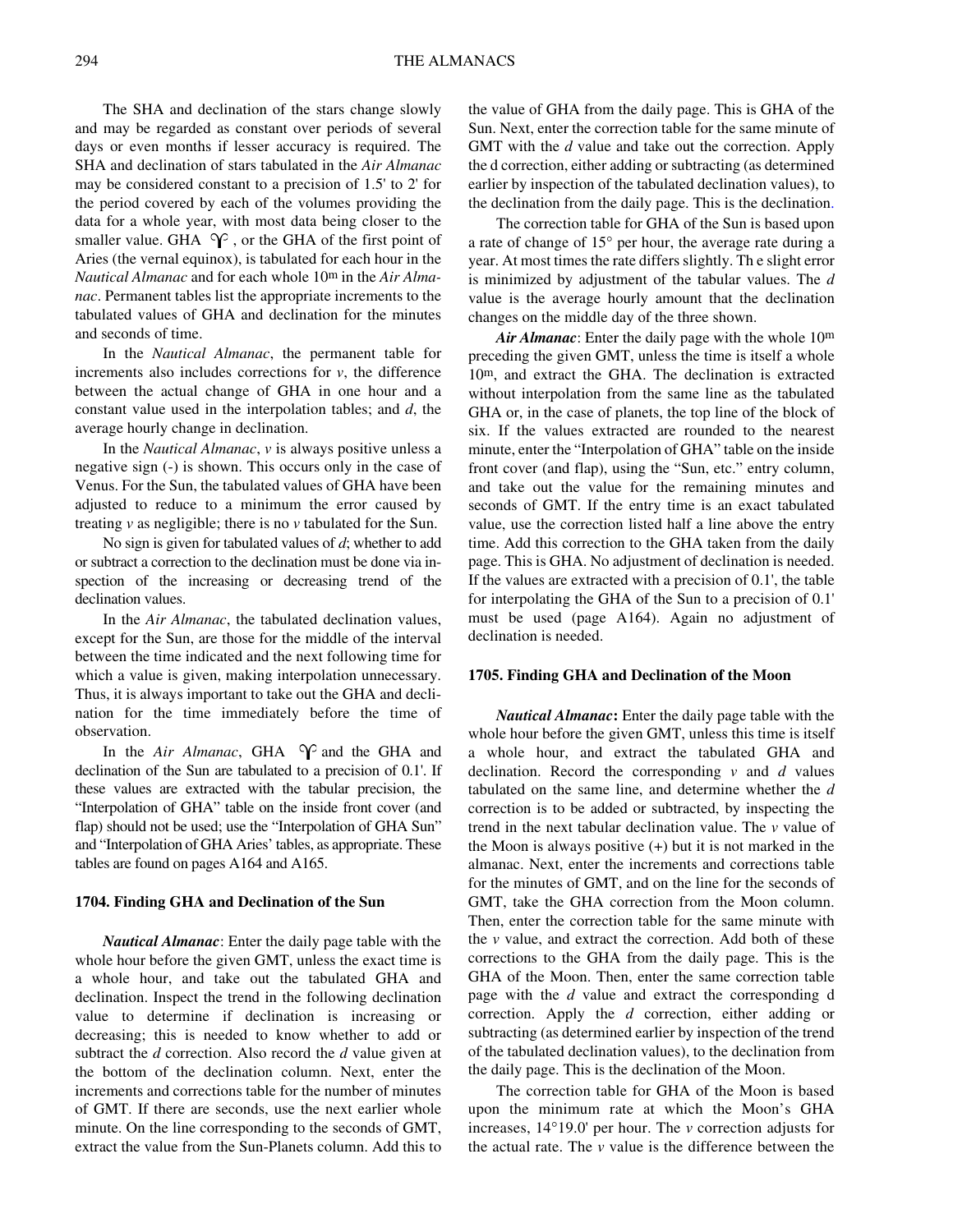minimum rate and the actual rate during the hour following the tabulated time. The *d* value is the amount that the declination changes during the hour following the tabulated time.

*Air Almanac*: Enter the daily page with the whole 10m next preceding the given GMT, unless this time is a whole 10m, and extract the tabulated GHA and the declination without interpolation. Next, enter the "Interpolation of GHA" table on the inside front cover, using the "Moon" entry column, and extract the value for the remaining minutes and seconds of GMT. If the entry time is an exact tabulated value, use the correction given half a line above the entry time. Add this correction to the GHA taken from the daily page to find the GHA at the given time. No adjustment of declination is needed.

The declination given in the table is correct for the time 5 minutes later than tabulated, so that it can be used for the 10 minute interval without interpolation, to an accuracy to meet most requirements. Declination changes much more slowly than GHA. If greater accuracy is needed, it can be obtained by interpolation, remembering to allow for the 5 minutes.

#### **1706. Finding GHA and Declination of a Planet**

*Nautical Almanac*: Enter the daily page table with the whole hour before the given GMT, unless the time is a whole hour, and extract the tabulated GHA and declination. Record the *v* and *d* values given at the bottom of each of these columns; determine whether the *d* correction is to be added or subtracted by inspecting the trend in the declination. Next, enter the increments and corrections table for the minutes of GMT, and on the line for the seconds of GMT, take the GHA correction from the Sunplanets column. Next, enter the correction table with the *v* value and extract the correction, giving it the sign of the *v* value. Add the first correction to the GHA from the daily page, and apply the second correction in accordance with its sign. This is the GHA of the planet. Then enter the increments and correction table for the same minute with the *d* value, and extract the correction. Apply the *d* correction, either adding or subtracting (as determined earlier by inspection of the tabulated declination values), to the declination from the daily page to find the declination of the planet at the given time.

The correction table for GHA of planets is based upon the mean rate of the Sun,  $15^{\circ}$  per hour. The *v* value is the difference between 15° and the average hourly change of GHA of the planet on the middle day of the three shown. The *d* value is the average hourly amount the declination changes on the middle day. Venus is the only body listed which ever has a negative *v* value.

*Air Almanac*: Enter the daily page with the whole 10m before the given GMT, unless this time is a whole 10m, and extract the tabulated GHA and declination, without interpolation. The tabulated declination is correct for the time 30m later than tabulated, so interpolation during the hour following tabulation is not needed for most purposes. Next, enter the "Interpolation of GHA" table on the inside front cover, using the "Sun, etc." column, and take out the value for the remaining minutes and seconds of GMT. If the entry time is an exact tabulated value, use the correction half a line above the entry time. Add this correction to the GHA from the daily page to find the GHA at the given time. No adjustment of declination is needed.

#### **1707. Finding GHA and Declination of a Star**

If the GHA and declination of each navigational star were tabulated separately, the almanacs would be several times their present size. But since the sidereal hour angle and the declination are nearly constant over several days (to the nearest 0.1') or months (to the nearest 1'), separate tabulations are not needed. Instead, the GHA of the first point of Aries, from which SHA is measured, is tabulated on the daily pages, In the *Nautical Almanac*, a single listing of SHA and declination for the 57 navigational stars is given for each double page (computed at 12 UT1 of the middle day); monthly values are given for 173 bright stars (pages 268 through 273). In the *Air Almanac*, the yearly mean SHA and declinations are listed on the inside cover and flap; for higher accuracy, monthly values are tabulated for the 173 navigation stars (pages A158 through A163). Finding the GHA is similar to finding the GHA of the Sun, Moon, and planets.

*Nautical Almanac*: Enter the daily page table with the whole hour before the given GMT, unless this time is a whole hour, and extract the tabulated GHA of Aries. Also record the tabulated SHA and declination of the star from the listing on the left-hand daily page. Next, enter the increments and corrections table for the minutes of GMT, and, on the line for the seconds of GMT, extract the GHA correction from the Aries column. Add this correction and the SHA of the star to the GHA  $\varphi$  on the daily page to find the GHA of the star at the given time. Subtraction of 360° may be necessary to keep GHA between 0° and 360°. No adjustment of declination is needed.

The SHA and declination of 173 stars, including Polaris and the 57 listed on the daily pages, are given for the middle of each month. For a star not listed on the daily pages, this is the only almanac source of this information. Interpolation in this table is not necessary for ordinary purposes of navigation, but is sometimes needed for precise results.

*Air Almanac*: Enter the daily page with the whole 10m before the given GMT, unless this is a whole 10m, and extract the tabulated GHA  $\varphi$ . Next, enter the "Interpolation of GHA" table on the inside front cover, using the "Sun, etc." entry column, and extract the value for the remaining minutes and seconds of GMT. If the entry time is an exact tabulated value, use the correction given half a line above the entry time. From the tabulation at the left side of the same page, extract the SHA and declination of the star. Add the GHA from the daily page and the two values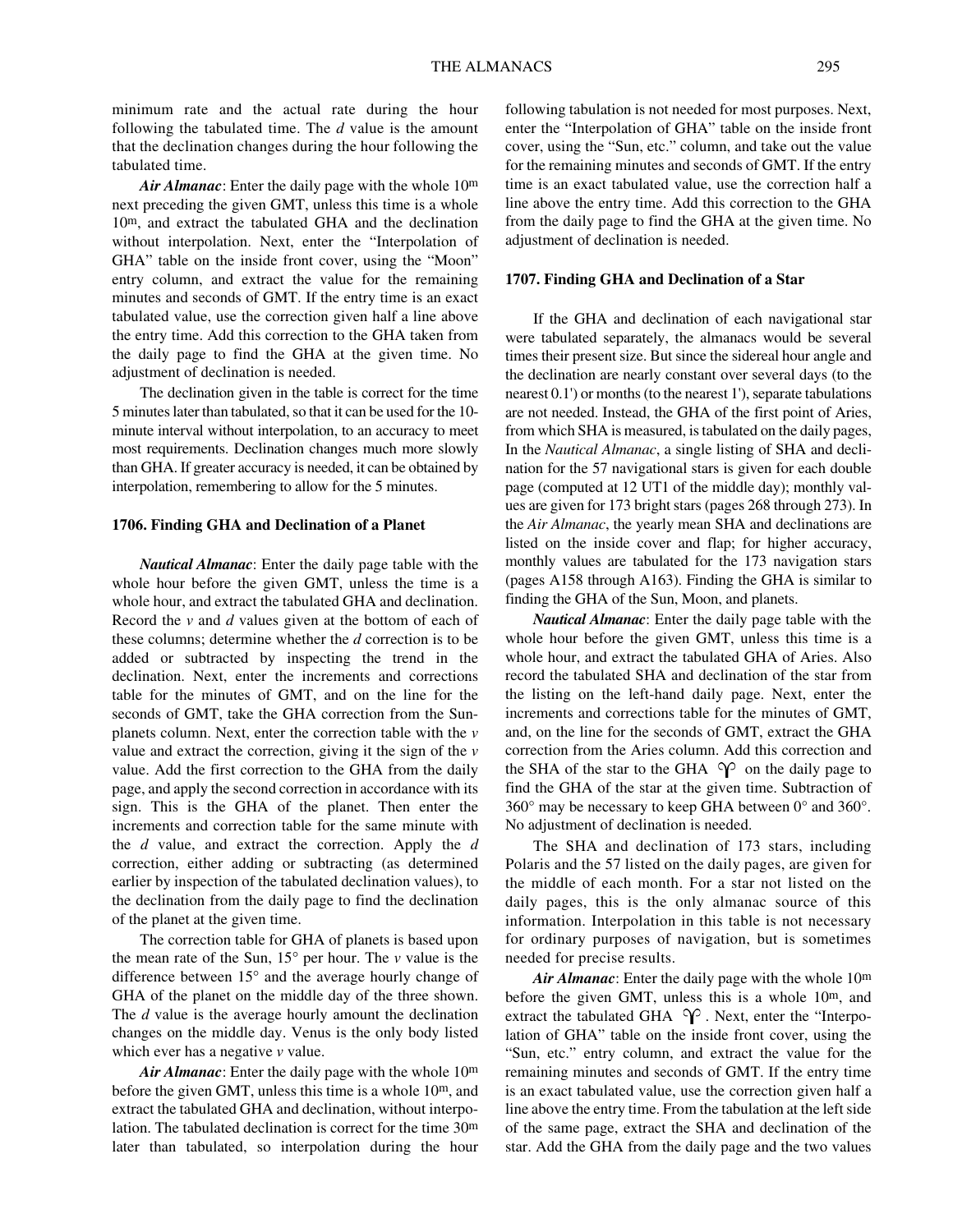taken from the inside front cover to find the GHA at the given time. No adjustment of declination is needed. Should higher precision be needed, use the SHA and declination values on pages A158 to A163, and the interpolation of GHA Aries table on A165.

## **RISING, SETTING, AND TWILIGHT**

### **1708. Rising, Setting, and Twilight**

In both *Air* and *Nautical Almanacs*, the times of sunrise, sunset, moonrise, moonset, and twilight information, at various latitudes between 72°N and 60°S, is listed to the nearest whole minute. By definition, rising or setting occurs when the upper limb of the body is on the visible horizon, assuming standard refraction for zero height of eye. Because of variations in refraction and height of eye, computation to a greater precision than 1 minute of time is not justified.

In high latitudes, some of the phenomena do not occur during certain periods. Symbols are used in the almanacs to indicate:

- 1. Sun or Moon does not set, but remains continuously above the horizon, indicated by an open rectangle.
- 2. Sun or Moon does not rise, but remains continuously below the horizon, indicated by a solid rectangle.
- 3. Twilight lasts all night, indicated by 4 slashes (////).

Both the *Nautical Almanac* and the *Air Almanac* provide graphs for finding the times of rising, setting, or twilight in polar regions.

In the *Nautical Almanac*, sunrise, sunset, and twilight tables are given only once for the middle of the three days on each page opening. Moonrise and moonset tables are given for each day. For many purposes this information can be used for all three days. For high precision needs, interpolation tables are provided (page xxxii). In the *Air Almanac*, sunrise, sunset, and twilight tables are given every three days (pages A130-A145). Graphs and tables are provided to compute phenomena at altitudes up to 60,000 feet. Moonrise and moonset tables are given daily in the main table.

The tabulations are in UT on the Greenwich meridian. They are approximately the LMT of the corresponding phenomena on other meridians; they can be formally interpolated if desired. The conversion of UT to LMT and vice versa of a phenomenon is obtained by the formula:

 $UT = LMT + W$  Longitude UT = LMT - E Longitude

To use this formula, convert the longitude to time using the table on page i or by computation, and add or subtract as indicated.

#### **1709. Finding Times of Sunrise and Sunset**

To find the time of sunrise or sunset in the *Nautical*

*Almanac*, enter the table on the daily page, and extract the LMT for the latitude next smaller than your own (unless it is exactly the same). Apply a correction from Table I on almanac page xxxii to interpolate for latitude, determining the sign by inspection. Then convert LMT to ZT using the difference of longitude between the local and zone meridians.

For the *Air Almanac*, the procedure is the same as for the *Nautical Almanac*, except that the LMT is taken from the tables of sunrise and sunset instead of from the daily page, and the latitude correction is by linear interpolation.

The tabulated times are for the Greenwich meridian. Except in high latitudes near the time of the equinoxes, the time of sunrise and sunset varies so little from day to day that no interpolation is needed for longitude. In high latitudes interpolation is not always possible. Between two tabulated entries, the Sun may in fact cease to set. In this case, the time of rising and setting is greatly influenced by small variations in refraction and changes in height of eye.

#### **1710. Twilight**

Morning twilight ends at sunrise, and evening twilight begins at sunset. The time of the darker limit can be found from the almanacs. The time of the darker limits of both civil and nautical twilights (center of the Sun 6° and 12°, respectively, below the celestial horizon) is given in the *Nautical Almanac*. The *Air Almanac* provides tabulations of civil twilight from 60°S to 72°N. The brightness of the sky at any given depression of the Sun below the horizon may vary considerably from day to day, depending upon the amount of cloudiness, haze, and other atmospheric conditions. In general, the most effective period for observing stars and planets occurs when the center of the Sun is between about 3<sup>°</sup> and 9<sup>°</sup> below the celestial horizon. Hence, the darker limit of civil twilight occurs at about the mid-point of this period. At the darker limit of nautical twilight, the horizon is generally too dark for good observations.

At the darker limit of astronomical twilight (center of the Sun 18° below the celestial horizon), full night has set in. The time of this twilight is given in the *Astronomical Almanac*. Its approximate value can be determined by extrapolation in the *Nautical Almanac*, noting that the duration of the different kinds of twilight is proportional to the number of degrees of depression for the center of the Sun. More precise determination of the time at which the center of the Sun is any given number of degrees below the celestial horizon can be determined by a large-scale diagram on the plane of the celestial meridian, or by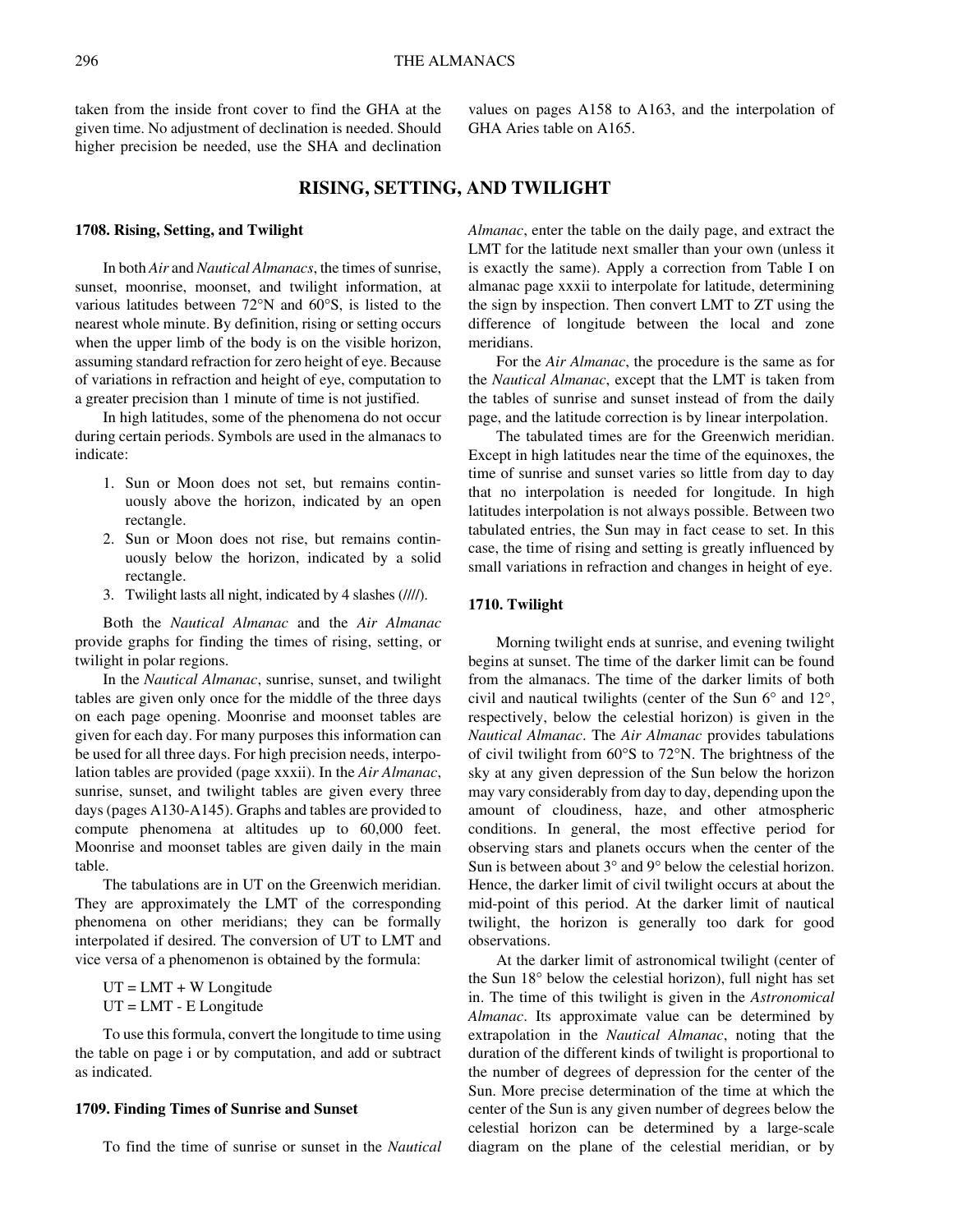computation. Duration of twilight in latitudes higher than 65°N is given in a graph in both the *Nautical* and the *Air Almanac*.

In both *Nautical* and *Air Almanacs*, the method of finding the darker limit of twilight is the same as that for sunrise and sunset.

Sometimes in high latitudes the Sun does not rise but twilight occurs. This is indicated in the almanacs by a solid black rectangle symbol in the sunrise and sunset column. To find the time of beginning of morning twilight, subtract half the duration of twilight as obtained from the duration of twilight graph from the time of meridian transit of the Sun; and for the time of ending of evening twilight, add it to the time of meridian transit. The LMT of meridian transit never differs by more than 16.4m (approximately) from 1200. The actual time on any date can be determined from the almanac.

#### **1711. Moonrise and Moonset**

Finding the time of moonrise and moonset is similar to finding the time of sunrise and sunset, with one important difference. Because of the Moon's rapid change of declination, and its fast eastward motion relative to the Sun, the time of moonrise and moonset varies considerably from day to day. These changes of position on the celestial sphere are continuous and complex. For precise results, it would be necessary to compute the time of the phenomena at any given place by lengthy complex calculation. For ordinary purposes of navigation, however, it is sufficiently accurate to interpolate between consecutive moonrises or moonsets at the Greenwich meridian. Since apparent motion of the Moon is westward, relative to an observer on the Earth, interpolation in west longitude is between the phenomenon on the given date and the following one. In east longitude it is between the phenomenon on the given date and the preceding one.

To find the time of moonrise or moonset in the *Nautical Almanac*, enter the daily pages table with latitude and extract the LMT for the tabulated latitude next smaller than the observer's latitude (unless this is an exact tabulated value). Apply a correction from table I of almanac page xxxii to interpolate for latitude, determining the sign of the correction by inspection. Repeat this procedure for the day following the given date, if in west longitude; or for the day preceding, if in east longitude. Using the difference between these two times, and the longitude, enter table II of the almanac on the same page and take out the correction. Apply this correction to the LMT of moonrise or moonset at the Greenwich meridian on the given date to find the LMT at the position of the observer. The sign to be given the correction is such as to make the corrected time fall between the times for the two dates between which interpolation is being made. This is nearly always positive  $(+)$  in west longitude and negative  $(-)$ in east longitude. Convert the corrected LMT to ZT.

To find the time of moonrise or moonset by the *Air*

*Almanac* for the given date, determine LMT for the observer's latitude at the Greenwich meridian in the same manner as with the *Nautical Almanac*, except that linear interpolation is made directly from the main tables, since no interpolation table is provided. Extract, also, the value from the "Diff." column to the right of the moonrise and moonset column, interpolating if necessary. This "Diff." is the halfdaily difference. The error introduced by this approximation is generally not more than a few minutes, although it increases with latitude. Using this difference, and the longitude, enter the "Interpolation of moonrise, moonset" table on flap F4 of the *Air Almanac* and extract the correction. The *Air Almanac* recommends taking the correction from this table without interpolation. The results thus obtained are sufficiently accurate for ordinary purposes of navigation. If greater accuracy is desired, the correction can be taken by interpolation. However, since the "Diff." itself is an approximation, the *Nautical Almanac* or computation should be used if accuracy is a consideration. Apply the correction to the LMT of moonrise or moonset at the Greenwich meridian on the given date to find the LMT at the position of the observer. The correction is positive (+) for west longitude, and negative (-) for east longitude, unless the "Diff." on the daily page is preceded by the negative sign (-), when the correction is negative (-) for west longitude, and positive (+) for east longitude. If the time is near midnight, record the date at each step, as in the *Nautical Almanac* solution.

As with the Sun, there are times in high latitudes when interpolation is inaccurate or impossible. At such periods, the times of the phenomena themselves are uncertain, but an approximate answer can be obtained by the Moonlight graph in the almanacs. With the Moon, this condition occurs when the Moon rises or sets at one latitude, but not at the next higher tabulated latitude. It also occurs when the Moon rises or sets on one day, but not on the preceding or following day. This latter condition is indicated in the *Air Almanac* by the symbol \* in the "Diff." column.

Because of the eastward revolution of the Moon around the Earth, there is one day each synodical month  $(29<sup>1</sup>/<sub>2</sub>)$ days) when the Moon does not rise, and one day when it does not set. These occur near last quarter and first quarter, respectively. This day is not the same at all latitudes or at all longitudes, thus the time of moonrise or moonset found from the almanac may occasionally be the preceding or succeeding one to that desired (indicated by a time greater than  $23^h$  59<sup>m</sup>). When interpolating near midnight, caution will prevent an error.

The effect of the revolution of the Moon around the Earth, generally, is to cause the Moon to rise or set later from day to day. The daily retardation due to this effect does not differ greatly from 50m. However, the change in declination of the Moon may increase or decrease this effect. This effect increases with latitude, and in extreme conditions it may be greater than the effect due to revolution of the Moon. Hence, the interval between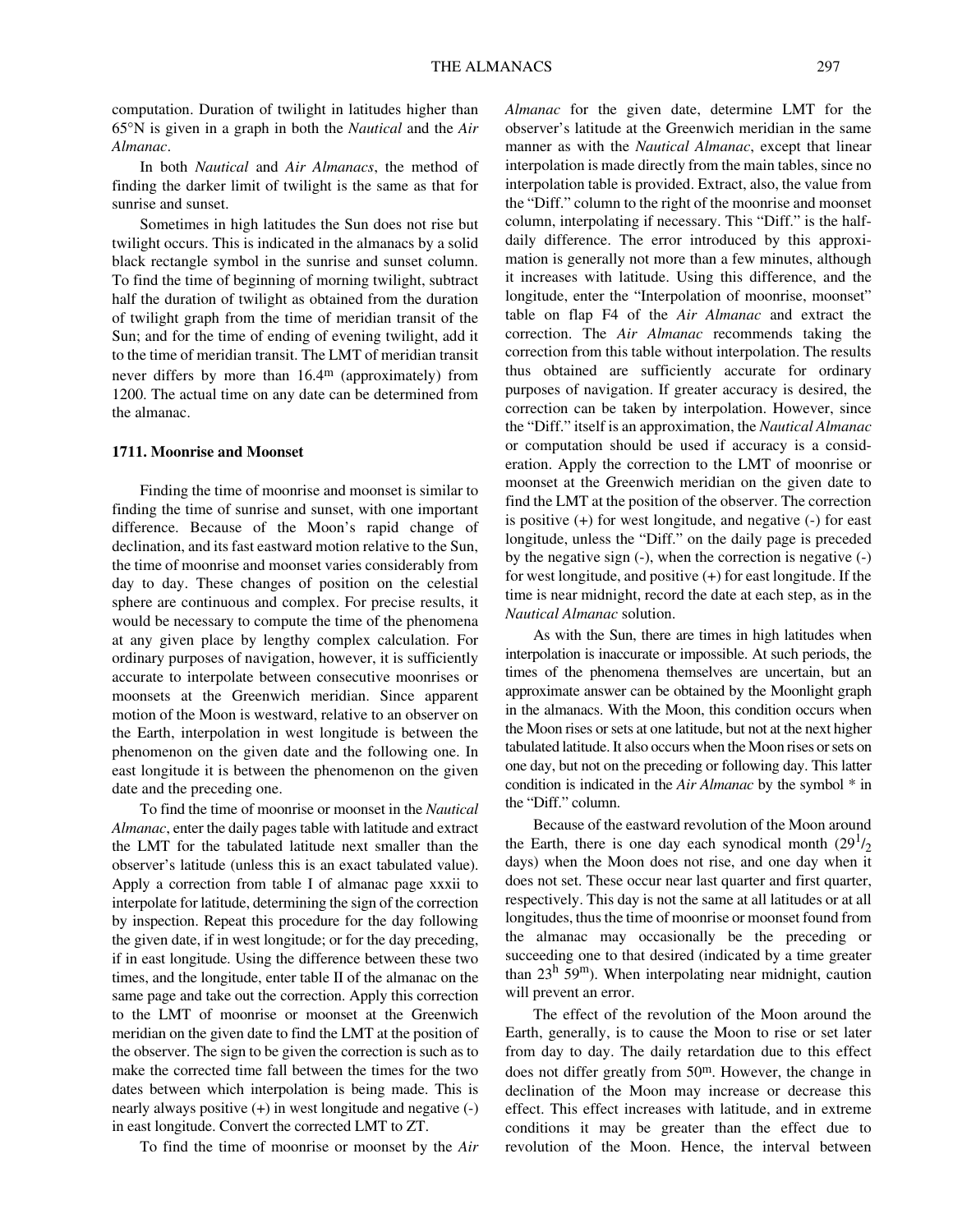successive moonrises or moonsets is more erratic in high latitudes than in low latitudes. When the two effects act in the same direction, daily differences can be quite large. When they act in opposite directions, they are small, and when the effect due to change in declination is larger than that due to revolution, the Moon sets earlier on succeeding days.

This condition is reflected in the *Air Almanac* by a negative "Diff." If this happens near the last quarter or first quarter, two moonrises or moonsets might occur on the same day, one a few minutes after the day begins, and the other a few minutes before it ends. Interpolation for longitude is always made between consecutive moonrises or moonsets, regardless of the days on which they fall.

Beyond the northern limits of the almanacs the values can be obtained from a series of graphs given near the back of the books (pages 322-325 for *Nautical*, A153-A157 for *Air*). For high latitudes, graphs are used instead of tables because graphs give a clearer picture of conditions, which may change radically with relatively little change in position or date. Under these conditions interpolation to practical precision is simpler by graph than by table. In those parts of the graph which are difficult to read, the times of the phenomena's occurrence are uncertain, being altered considerably by a relatively small change in refraction or height of eye.

On all of these graphs, any given latitude is represented by a horizontal line and any given date by a vertical line. At the intersection of these two lines the duration is read from the curves, interpolating by eye between curves; see Figure 1711a for an example of a Semiduration of Moonlight plot for the month of January 2016.



#### SEMIDURATION OF MOONLIGHT 2016

*Figure 1711a. Semiduration of moonlight for high latitudes in January 2016.*

The "Semiduration of Sunlight" graph gives the number of hours between sunrise and meridian transit or between meridian transit and sunset. The dot scale near the top of the graph indicates the LMT of meridian transit, the time represented by the minute dot nearest the vertical dateline being used. If the intersection occurs in the area marked "Sun above horizon," the Sun does not set; and if in the area marked "Sun below horizon," the Sun does not rise.

The "Duration of Twilight" graph gives the number of hours between the beginning of morning civil twilight (center of Sun 6° below the horizon) and sunrise, or between sunset and the end of evening civil twilight. If the Sun does not rise, but twilight occurs, the time taken from the graph is half the total length of the single twilight period, or the number of hours from beginning of morning twilight to LAN, or from LAN to end of evening twilight. If the intersection occurs in the area marked "continuous twilight or Sunlight," the center of the Sun does not move

more than 6° below the horizon, and if in the area marked "no twilight nor Sunlight," the Sun remains more than 6° below the horizon throughout the entire day.

The "Semiduration of Moonlight" graph gives the number of hours between moonrise and meridian transit or between meridian transit and moonset. The dot near the top of the graph indicates the LMT of meridian passage, and the spacing between each dot is approximately 50 minutes. The phase symbols indicate the date on which the principal Moon phases occur, the open circle indicating full Moon and the dark circle indicating new Moon. If the intersection of the vertical dateline and the horizontal latitude line falls in the "Moon above horizon" or "Moon below horizon" area, the Moon remains above or below the horizon, respectively, for the entire 24 hours of the day.

If approximations of the times of moonrise and moonset are sufficient, the semiduration of Moonlight is taken for the time of meridian passage (dots along top scale) and can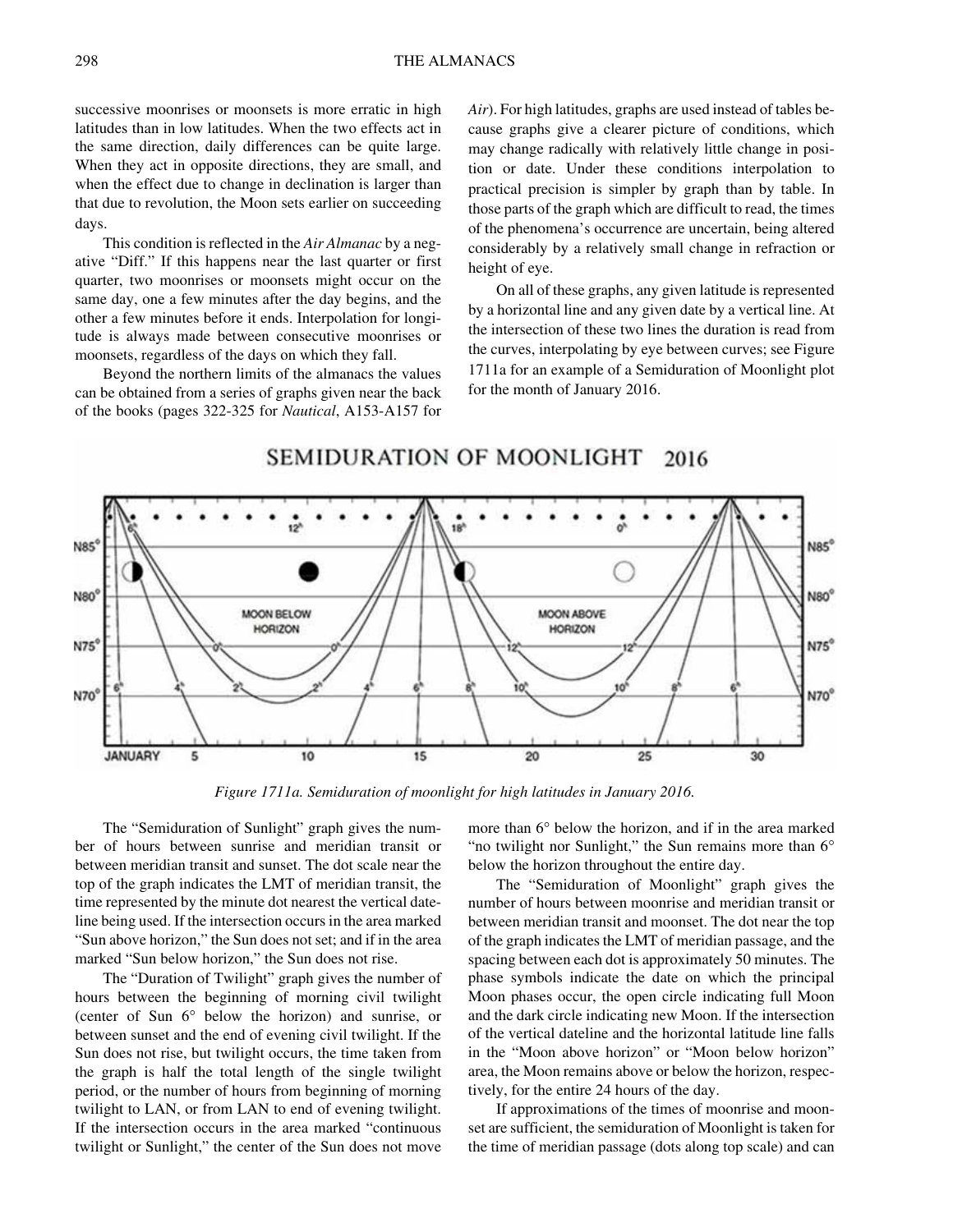be used without adjustment. For example, to estimate moonrise on 19 January 2016 at latitude 70° N and the following moonset, see Figure 1711b. Using the dot along the top scale, the semiduration of moonlight is 10h at 70° N. The meridian passage itself is about at 20:30 LMT, found by adding 50 minutes to each successive dot after the 18h one. Approximate moonrise is the semiduration minus meridian passage, 10h - 20:30, or at 10:30 LMT. The following moonset is semiduration plus meridian passage,

 $10h + 20:30$ , or at 06:30 the following day. For more accurate results (seldom justified), the times on the required date and the adjacent date (the following date in W longitude and the preceding date in E longitude) should be determined, and an interpolation made for longitude, as in any latitude, since the intervals given are for the Greenwich meridian.



*Figure 1711b. Moon's meridian passage on 19 January 2016.*

Sunlight, twilight and Moonlight graphs are not given for south latitudes. Beyond latitude 65°S, the northern hemisphere graphs can be used for determining the semiduration or duration, by using the vertical dateline for a day when the declination has the same numerical value but opposite sign. The time of meridian transit and the phase of the Moon are determined as explained above, using the correct date. Between latitudes 60°S and 65°S, the solution is made by interpolation between the tables and the graphs.

Semiduration or duration can be determined graphically using a diagram on the plane of the celestial meridian, or by computation. When computation is used, solution is made for the meridian angle at which the required negative altitude occurs. The meridian angle expressed in time units is the semiduration in the case of sunrise, sunset, moonrise, and moonset; and the semiduration of the combined Sunlight and twilight, or the time from meridian transit at which morning twilight begins or evening twilight ends. For sunrise and sunset the altitude used is (-)50'. Allowance for height of eye can be made by algebraically subtracting (numerically adding) the dip correction from this altitude. The altitude used for twilight is  $(-)6^\circ$ ,  $(-)12^\circ$ , or  $(-)18^\circ$  for civil,

nautical, or astronomical twilight, respectively. The altitude used for moonrise and moonset is -34' - SD + HP, where SD is semidiameter and HP is horizontal parallax, from the daily pages of the *Nautical Almanac*.

Other methods of solution of these phenomena are available. If an internet connection is available, the US Naval Observatory website provides calculators (aa.usno.navy.mil/data/). Sunrise and sunset for latitudes from 76°N to 60°S can be derived using Table 4 of NOAA's *Tide Tables* publications.

#### **1712. Rising, Setting, and Twilight on a Moving Craft**

Instructions to this point relate to a fixed position on the Earth. Aboard a moving craft the problem is complicated somewhat by the fact that time of occurrence depends upon the position of the craft, which itself depends on the time. The US military can use STELLA, which calculates phenomena from a moving platform (see Section 1900), for others, at ship speeds, it is generally sufficiently accurate to make an approximate mental solution and use the position of the vessel at this time to make a more